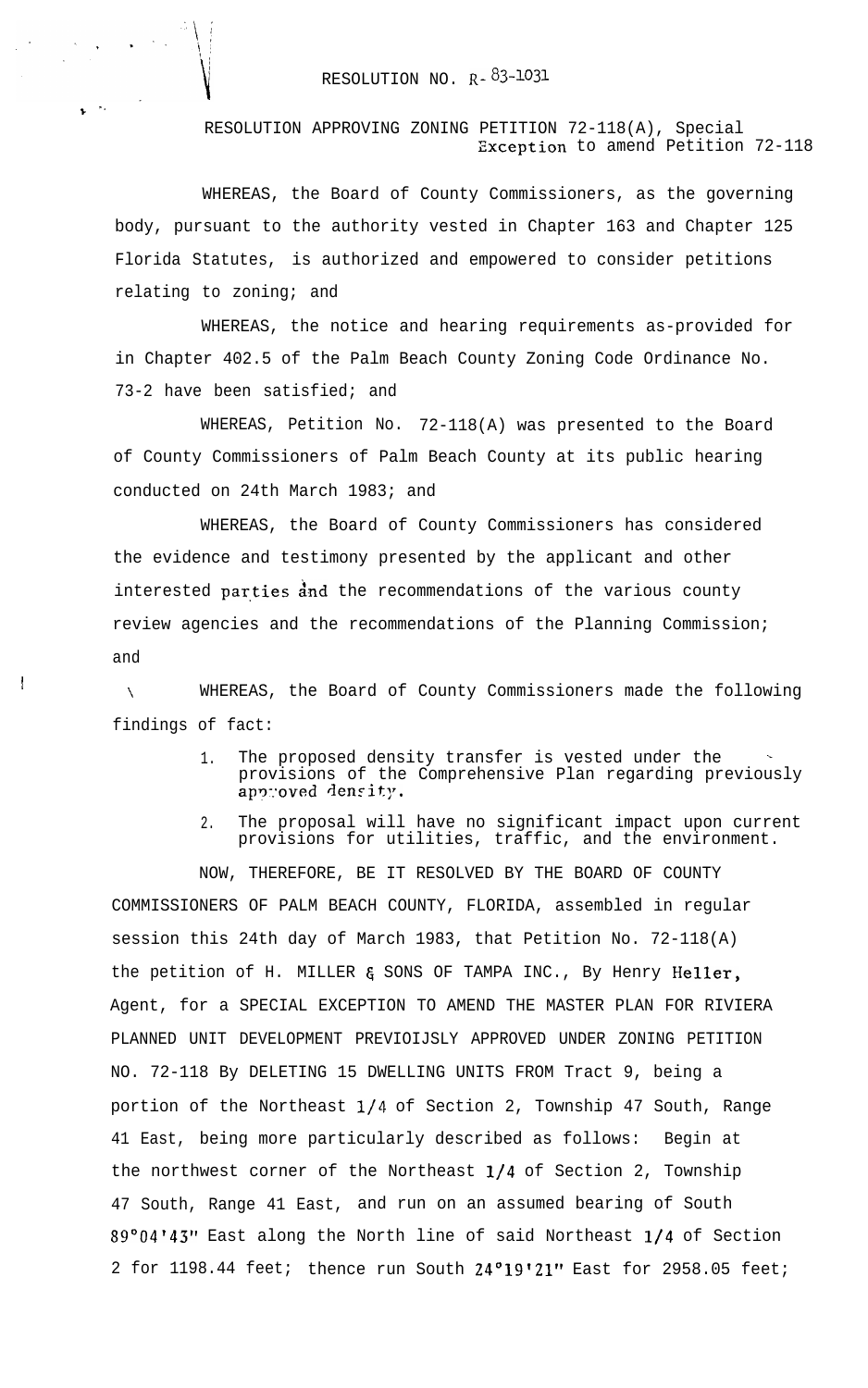thence run South O"47'35" East along a line parallel to and 260 feet West of as measured at Right angles to the East line of the said Northeast l/4 of Section 2 for 651.36 feet to a point lying on the South line of the said Northeast l/4 of Section 2; thence run North 89°23'50" West along the said South line of the Northeast 1/4 of Section 2 for 2379.00 feet; thence run North  $0°48'07"$  West along the West line of the said Northeast l/4 of Section 2, for 3341.37 feet to the Point of Beginning. Said by adding 15 dwelling units to Tract ZB, being a portion of Tract 9, 10 and 64, "Florida Fruit Lands Company's Subdivision No. 2" of Section 1, Township 47 South, Range 41 East, recorded in Plat Book 1, Page 102, being more particularly described as follows: Begin at the Southwest corner of the Plat Boca Chase Section One", recorded to Plat Book 34, Pages 126 and 127, and run on an assumed bearing of South 89°42'53" East along the South line of said Plat "Boca Chase Section One: for 877.02 feet to a point of curvature; thence continue along the boundary of said plat "Boca Chase Section One", being a circular curve to the left and concave to the Northwest having a redius of 310.00 feet and a central angle of 90'34'54" for an arc distance of 490.09 feet to a point of cusp; thence run South  $0^{\circ}17'47''$  East along the Easterly Boundary of Tracts 10, 0 and 64, of said plat "Florida Fruit Lands Company's Subdivision No. 2" for 358.19 ieet; thence run North & !!" 42'53" West along the South line of said Tract 64 for 1324.14 feet; thence run North  $0^{\circ}27'38"$  West along the West line of said Tract 64 for 340.02 feet to a point on a curve, said point bearing North 62"23'27" West from the radius point of the next described curve; thence run along a circular curve to the right and concave to the Southeast having a radius of 340.00 feet and a central angle of 16"56'05" for an arc distance of 100.49 feet to a point of reverse curvature; thence run along a circular curve to the left and concave to the Northwest having a radius of 260.00 feet and a central angle of 45°00'26" for an arc distance of 204.24 feet to a point of tangency; thence run North 0°27'38" West for 38.94 feet to the Point of Beginning. Said property located on the west side of 180th Place South and the south side of 180th Street in an RS-Residential Single Family District and AR-Agricultural Residential District also on the east side of Cain Boulevard, approximately 85 feet south of 177th Court South in an AR-Agricultural District, was approved as advertised subject to the

, .